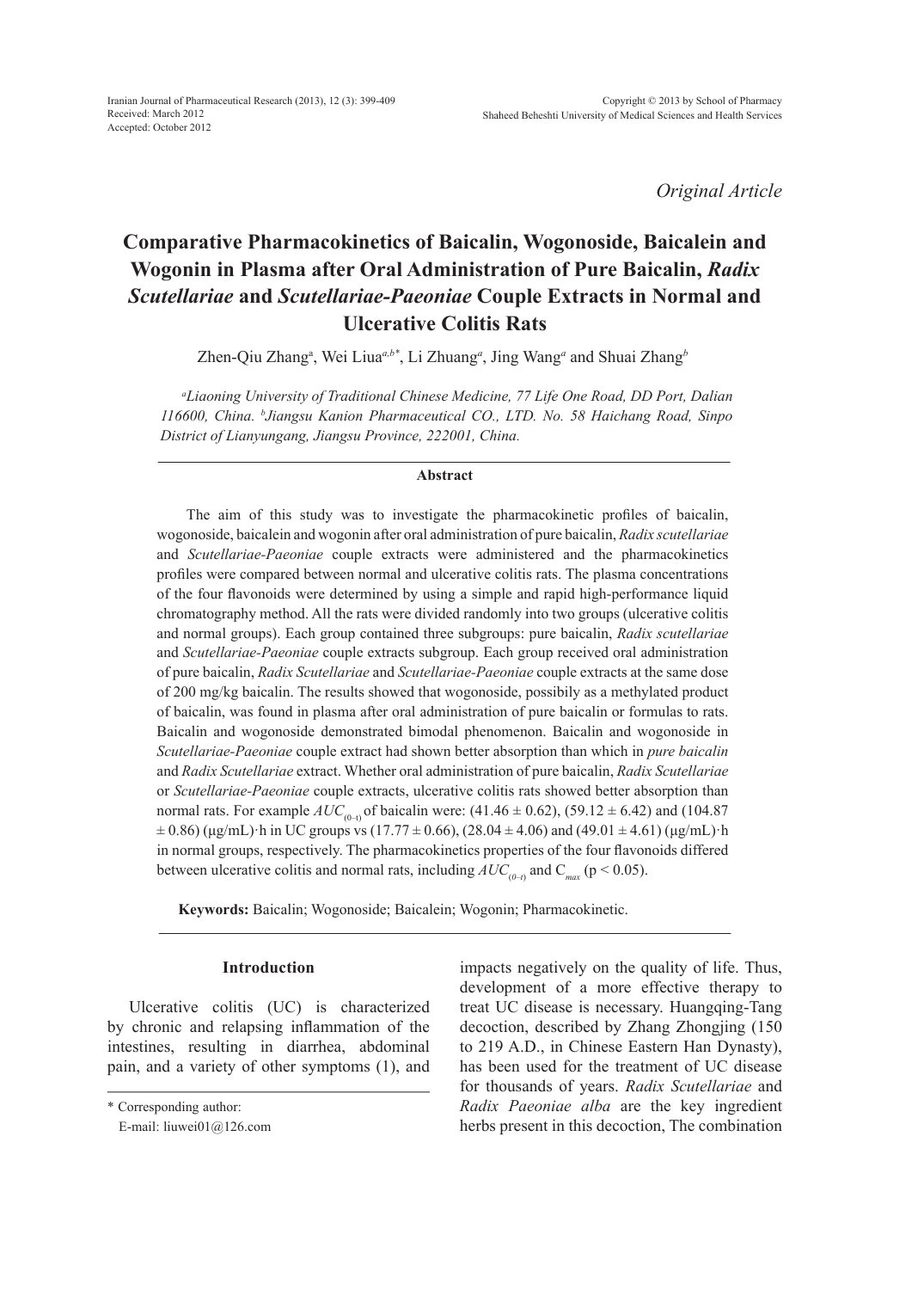of *Radix Scutellariae* and *Radix Paeoniae alba* (3:2 g/g) renders its features, such as the heat-clearing, antiinflammatory, antidiarrheic and antinociceptive effects. Apparently, it is essential to study the synergistic interaction of *Radix Scutellariae* and *Radix Paeoniae alba*  for elucidating the substantial foundation of Huangqing-Tang.

*Radix Scutellariae* has been widely used in Traditional Chinese Medicine (TCM) for the treatment of inflammation, fever, hepatitis, allergic diseases and hypertension, and is comprised of the flavonoids, baicalin (BG), wogonoside (WG), baicalein (B) and wogonin (W) as the active ingredients (Figure 1) (2–4). To date, the pharmacokinetic (PK) profiles of BG and WG in plasma, brain and eyes of rats and rabbits have been reported (5–11). It is generally assumed that baicalin is poorly absorbed from the gastrointestinal tract in its native form and must be hydrolyzed by microflora enzymes (bacterial-glucuronidase) in gut to its aglycone - baicalein, then reconverted back to baicalin. Similar to baicalin, wogonoside is also firstly metabolized by microflora enzymes and reconverted, and is subsequently excreted mainly in conjugated form following administration of *Radix scutellariae* extract in rat and human. Baicalin and wogonoside demonstrated bimodal phenomenon in the plasma profile (12, 13). After oral administration of baicalein, levels of baicalein were negligible, whereas the glucuronides/sulfates conjugates of baicalein were predominant in the plasma (14, 15). Various case reports on herb–drug interactions or herb–herb interactions *in-vivo* have been published in recent years, in addition to some reports on the influence of disease condition on the pharmacokinetic characteristics of drug (16–19). Obviously, drug–herb or herb–herb interactions are common phenomena in TCM. A better understanding of the pharmacokinetics of herbal interactions and herbs in diseased rats would be helpful in formulating rational dosage regimens (20).

However, to the best of our knowledge, there are no published studies reporting the pharmacokinetics of BG, WG, B, and W after oral administration of pure baicalin, *Radix Scutellariae* and *Scutellariae-Paeoniae* couple

extracts to normal rats, let alone to UC rats. The syndrome of the trinitro-benzene-sulfonic acid(TNBS)-induced colonitis model is similar to the spontaneous UC. This animal model has been used extensively in studies of colonitis and its complications, including the altered drug pharmacokinetics under the colonitis conditions (21–26). The aim of this study is to explore the pharmacokinetic differences of the four flavonoids after oral administration of pure baicalin*, Radix Scutellariae* extract and *Scutellariae-Paeoniae* couple extract to rats and to compare the pharmacokinetic parameters of UC rats with those of normal rats.

#### **Experimental**

# *Materials and chemicals*

*Radix Scutellariae, Radix Paeoniae alba*  were purchased from Bozhou Medicine Company (Anhui, China) and authenticated by Prof. Feng Li from the College of Pharmacy, University of Traditional Chinese Medicine (Liaoning, China). The voucher specimens (No.20081205, 20081211) have been deposited in Liaoning University of TCM. Pure baicalin was obtained from Prof. ZhenQiu Zhang (Dept. of Chemistry in our institute, Liaoning University of TCM). Baicalin and wogonin were purchased from the National Institute for the Control of Pharmaceutical and Biological Products (Beijing, China). The internal standard (IS) arctigenin was supplied by Prof. DeQiang Dou (Department of Phytochemistry in our institute). Baicalein was purchased from Tianjin Yifang Science (Technology Co. Ltd. (Tianjin, China). Wogonoside was purchased from Shanghai Ronghe Science) Technology Co. Ltd. (Shanghai, China). The solvents used for chromatographic analysis were HPLC grade and were purchased from Fisher Company Inc., USA. Deionized water was prepared in a Mill-Q academic water purification system (Millipore, Bedford, MA, USA). All the other reagents were of analytical grade and provided by Kermel Chemical Co. (Tianjin, China).

# *Apparatus and chromatographic conditions*

The concentrations of the four flavonoids in plasma were assayed using reverse-phase high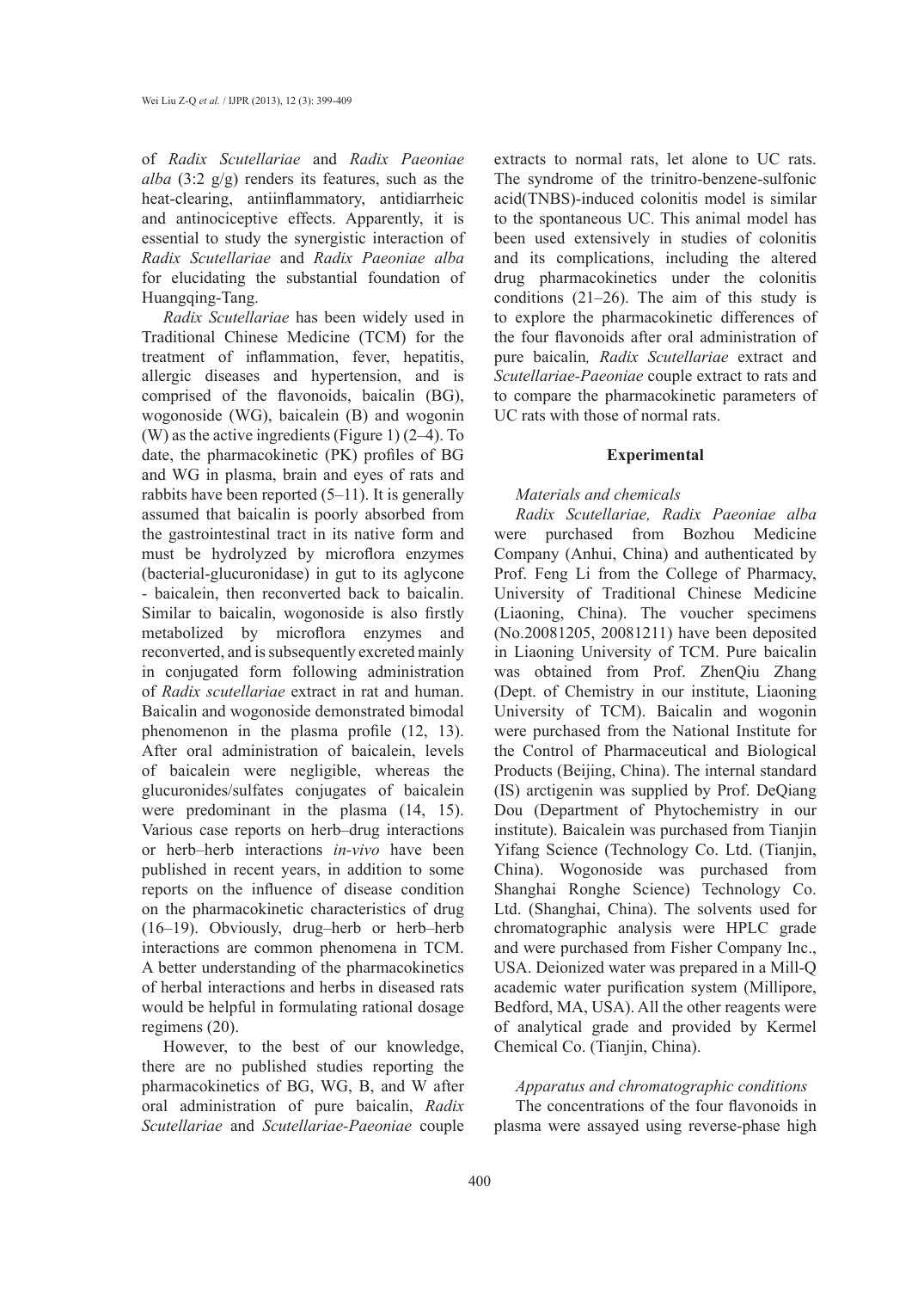| <b>Table 1.</b> Pharmacokinetic differences of baicalin after oral administration of pure baicalin (0.21 g/kg), Radix Scutellariae extract |  |  |  |  |
|--------------------------------------------------------------------------------------------------------------------------------------------|--|--|--|--|
| $(0.46 \text{ g/kg})$ and <i>Scutellariae-Paeoniae</i> couple extract $(1.16 \text{ g/kg of baicalin})$ to normal and UC rats.             |  |  |  |  |

|                           | Unit         | <b>Normal-rats</b> |                       |                                  | <b>UC-rats</b>       |                    |                                  |  |
|---------------------------|--------------|--------------------|-----------------------|----------------------------------|----------------------|--------------------|----------------------------------|--|
| Parameter                 |              | Pure baicalin      | Radix<br>scutellariae | Scutellariae-<br>Paeoniae couple | Pure baicalin        | Radix scutellariae | Scutellariae-<br>Paeoniae couple |  |
| $\mathbf{C}_{\text{max}}$ | $\mu$ g/mL   | $1.53 \pm 0.22$    | $2.49\pm 0.27$        | $4.18\pm0.42$                    | $4.42\pm0.06*$       | $5.84\pm0.47*$     | $11.05 \pm 0.53*$                |  |
| T.<br>max                 | h            | $0.087 \pm 0.02$   | $0.27 \pm 0.03$       | $0.28 \pm 0.03$                  | $0.11 \pm 0.7$       | $0.16 \pm 0.11$    | $0.12 \pm 0.1$                   |  |
| $AUC_{0-t}$               | $\mu$ g/mL·h | $17.77 \pm 0.66$   | $28.04\pm4.06$        | $49.01\pm4.61$                   | 41.46 $\pm$ 0.62 $*$ | $59.12 \pm 6.42*$  | $104.87\pm0.86*$                 |  |
| $T_{1/2}$                 | h            | $7.15 \pm 1.58$    | $7.35 \pm 0.76$       | $9.76 \pm 1.64$                  | $7.04\pm 0.37$       | $7.68 \pm 0.39$    | $11.96 \pm 0.61$                 |  |
| <b>MRT</b>                | h            | $9.46\pm0.51$      | $9.73 \pm 0.35$       | $10.25 \pm 0.22$                 | $9.36 \pm 0.17$      | $9.62 \pm 0.27$    | $12.64 \pm 0.58$                 |  |

Mean  $\pm$  SD, n=10;\*p <0.05 vs. normal-rats.

performance liquid chromatography (Agilent 1100 series) equipped with a variable wave length UV detector and pump (Agilent model G1314A VWD). Separation was accomplished on a Eclipsel XDB-C<sub>18</sub> column (250 mm  $\times$  4.6 mm, 5 μm particle size). The mobile phase was composed of acetonitrile (A) : 0.1% phosphoric acid water (B) (0 → 10 min, 16 : 84; 10 → 15 min, 22 : 78;  $15 \rightarrow 25$  min,  $25 : 75$ ;  $25 \rightarrow 30$  min,  $34 : 64; 30 \rightarrow 50$  min,  $42 : 58$ , v/v) at a flow rate of 1.0 mL/min with gradient elution. The column temperature was 30 °C. The detector was set at 278 nm.

# *Preparation of radix scutellariae and scutellariae-paeoniae couple extracts*

*Radix Scutellariae* and *Radix Paeoniae alba* were mixed in the ratio of 1.5 : 1 g/g and the total weight was 200 g. The mixture was decocted twice by refluxing with 70% ethanol (1 : 10 and then  $1: 8$  w/v) for 1 h, and the solution obtained was concentrated to give an extract of 60.5 g. *Radix Scutellariae* (200 g) was treated as above to provide an extract of 43.3 g. The dried powder was stored at 4 °C before use. For estimation of the administered dose, the concentrations of baicalin, wogonoside, baicalein and wogonin in the extracts and pure baicalin were quantitatively determined. The extract powder (0.10 g) was ultrasound with 100 mL 60% methanol for 30 min. The solution was filtered through 0.45 μm organic membrane before HPLC analysis. The contents of BG, B, WG and W were determined to be 17.3, 7.6, 2.4 and 1.7 % in *Scutellariae-Paeoniae* couple extract and 43.6, 19.1, 6.2 and 4.5% in *Radix Scutellariae* extract, respectively. The content of baicalin was 95.5 % as pure baicalin.

# *Animals*

Male Sprague–Dawley rats, weighing 250-280 g, were obtained from the Experimental Animal Department of Dalian University (Dalian, China). Animal welfare and experimental procedures were strictly in accordance with the Guide for the Care and Use of Laboratory Animals (US National Research Council, 1996) and the related ethics regulations of Liaoning University of TCM. Rats were housed in an airconditioned animal quarter at a temperature of  $22 \pm 2$  °C and a relative humidity of 50  $\pm$  2%. All animals received food and water *ad libitum*. The animals were acclimatized to the facilities for five days, and then fasted with free access to water for 24 h prior to each experiment.

## *Animal model*

Colitis was induced in rats according to the model and method described by Morris *et al*. (27). Briefly, rats were lightly anesthetized with 10% chloral hydrate solution, and then a medical-grade polyurethane cannula for enteral feeding (external diameter 2 mm) was inserted into the anus and the tip was advanced to 8 cm proximal to the anal verge. TNBS (were obtained from Shanghai Jinmai Co. Ltd. Shanghai, China.) dissolved in 100% ethanol was instilled into the colon through the cannula (at a dose 80 mg/kg). Following the instillation of the hapten, the rats were maintained in a head-down position for an additional 30 sec to prevent leakage of the intra colonic instillation. Then the rats were returned to their cages. The rats were checked daily for behavior, body weight, and stool consistency. Successful replication of the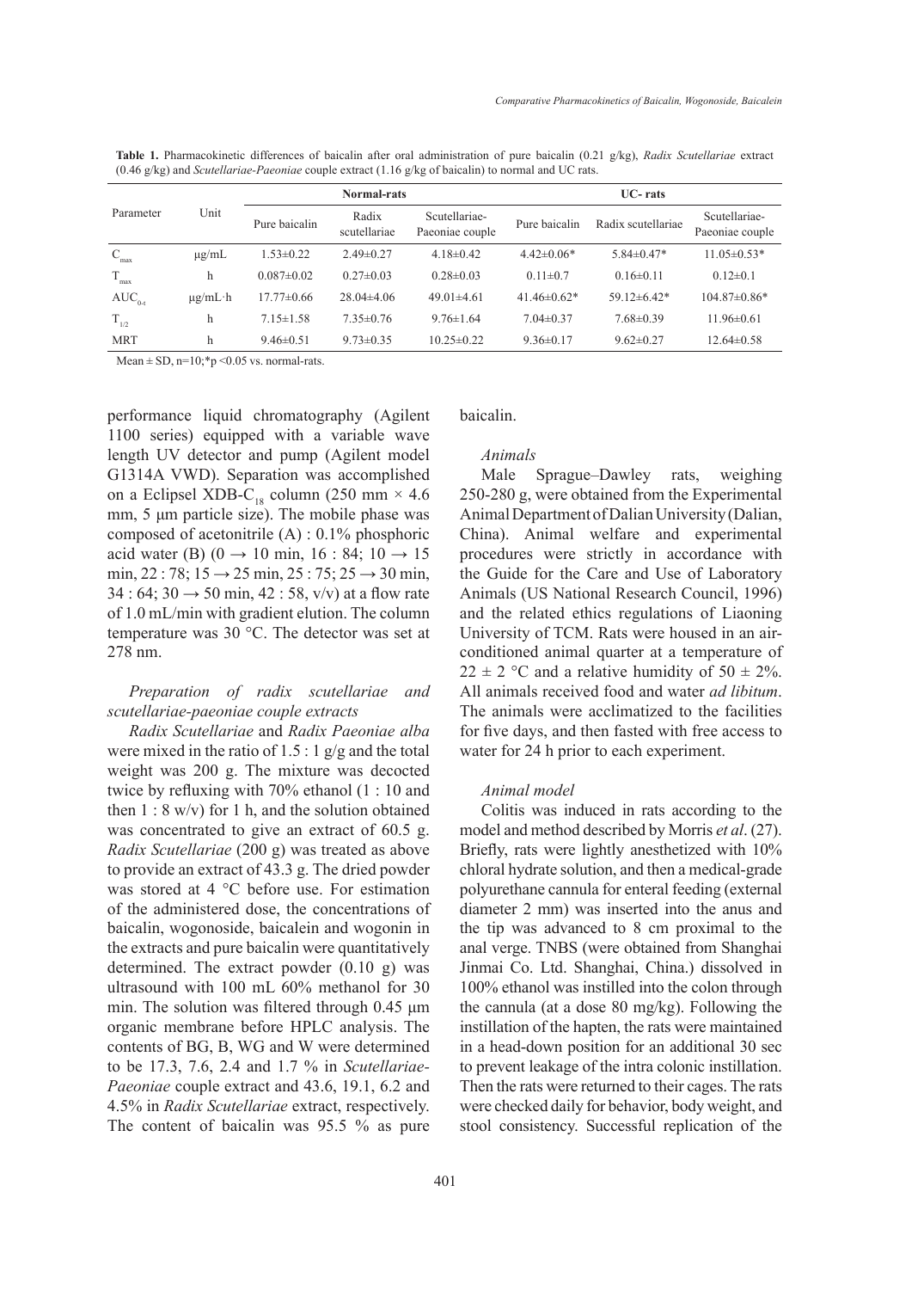| $(0.10 \pm 0.00)$ and <i>bothering two 1 acomme couple</i> $(1.10 \pm 0.00)$ for normal and $\infty$ take. |              |                    |                       |                                  |                   |                    |                                  |  |  |
|------------------------------------------------------------------------------------------------------------|--------------|--------------------|-----------------------|----------------------------------|-------------------|--------------------|----------------------------------|--|--|
|                                                                                                            |              | <b>Normal-rats</b> |                       |                                  | $UC-$ rats        |                    |                                  |  |  |
| Parameter                                                                                                  | Unit         | Pure baicalin      | Radix<br>scutellariae | Scutellariae-<br>Paeoniae couple | Pure baicalin     | Radix scutellariae | Scutellariae-<br>Paeoniae couple |  |  |
| C<br>max                                                                                                   | $\mu$ g/mL   | $1.23 \pm 0.12$    | $1.79 \pm 0.23$       | $4.12\pm0.15$                    | $4.42\pm0.26*$    | $5.32 \pm 0.34*$   | $10.06 \pm 0.94*$                |  |  |
| $\rm T_{max}$                                                                                              | h            | $0.11 \pm 0.1$     | $0.22 \pm 0.09$       | $0.21 \pm 0.08$                  | $0.12 \pm 0.08$   | $0.14 \pm 0.09$    | $0.15 \pm 0.1$                   |  |  |
| $AUC_{0-t}$                                                                                                | $\mu$ g/mL·h | $14.67 \pm 1.93$   | $22.89 \pm 3.17$      | $40.35\pm4.96$                   | $40.86 \pm 5.31*$ | $57.95 \pm 1.91*$  | $101.31 \pm 3.05*$               |  |  |
| $T_{1/2}$                                                                                                  | h            | $8.20 \pm 0.42$    | $8.80\pm0.95$         | $10.88\pm0.51$                   | $8.99 \pm 0.94$   | $9.79 \pm 0.32$    | $11.76 \pm 1.89$                 |  |  |
| <b>MRT</b>                                                                                                 | h            | $9.74 \pm 0.08$    | $9.48 \pm 0.48$       | $11.6\pm 0.73$                   | $9.46 \pm 1.32$   | $11.75 \pm 1.67$   | $12.52\pm0.87$                   |  |  |

**Table 2.** Pharmacokinetic differences of wogonoside after oral administration of pure baicalin (0.21 g/kg), *Radix Scutellariae* extract (0.46 g/kg) and *Scutellariae-Paeoniae* couple (1.16 g/kg) to normal and UC rats.

Mean  $\pm$  S.D., n=10; \*p<0.05 vs. normal-rats.

model of UC was characterized by reduction in activities, apathy and occult blood in stool. These were the criteria used for evaluating UC rats.

## *Biosample collection*

The UC rats were divided into three subgroups randomly, the pure baicalin, *Radix Scutellariae* extract and *Scutellariae-Paeoniae*  couple extract subgroup. The normal rats were divided in the same way. Each group was respectively administrated an oral dose of 200 mg/kg baicalin (in the form of pure compound or co-administrated mixture, 0.21 g/kg pure baicalin, 0.46 g/kg *Radix Scutellariae* extract and 1.16 g/kg *Scutellariae-Paeoniae* couple extract), All of the compounds were suspended in water and homogenized using ultrasonic technology just prior to dosing. Blood samples (0.5 mL) were collected into a heparinized tube via the oculi chorioideae vein before drug administration and at 0.083, 0.25, 0.5, 0.75, 1.0, 2.0, 4.0, 8.0, 12.0 and 24.0 h after drug administration, and were centrifuged at 4000 rpm for 10 min for the separation of plasma from the red blood cells. The supernatant was decanted carefully and was stored at − 40 °C until analysis.

# *Biosample preparation*

An aliquot of 15 μL arctigenin (32.0 μM in methanol) and 10 μL HCl solution (0.1 mM) were added into 100 μL plasma, and then spiked with methanol 75 μL and acetonitrile 100 μL by vortex mixing for 5 min. The mixture was centrifuged at 10000 rpm for 15 min. An aliquot of 50 μL of the supernatant was injected into the HPLC system.

#### *Assay validation.*

Known amounts of baicalin, baicalein wogonoside, wogonin and IS were added into 100 μL of blank plasma to prepare the following series of standards. The calibration curves showed good linearity in the range of 0.123–31.6 μM for baicalin, 0.288–73.6 μM for wogonoside, 0.133–8.50 μM for baicalein, 0.062–7.9 μM for wogonin. The extraction recoveries and matrix effects at three quality control (QC) concentrations were assayed in sets of six replicates. The CVs of the recoveries were less than 20% at low concentration, and less than 15% at medium and high concentrations. The recoveries were all more than 70%. The recovery for IS was  $98.1 \pm 3.50\%$ . Accuracy and precision of the method were investigated by intra-day and inter-day data via comparing the mean of five replicates of each QC sample. Both CV for precision evaluation and RE for accuracy evaluation were less than  $\pm 18\%$ . The stabilities of baicalin, wogonoside, baicalein and wogonin were determined by analyzing QC samples at three concentrations exposed to encounter during sample storage. The corresponding relative errors were less than  $\pm$ 6% for samples at three concentrations for each reference standard, respectively. Results of the stability test showed that under the experimental conditions the samples were stable throughout the testing process.

# *Data analysis*

The plasma concentration vs. time data of baicalin and wogonoside were analyzed by non-compartmental model using the nonlinear least squares regression program WinNonlin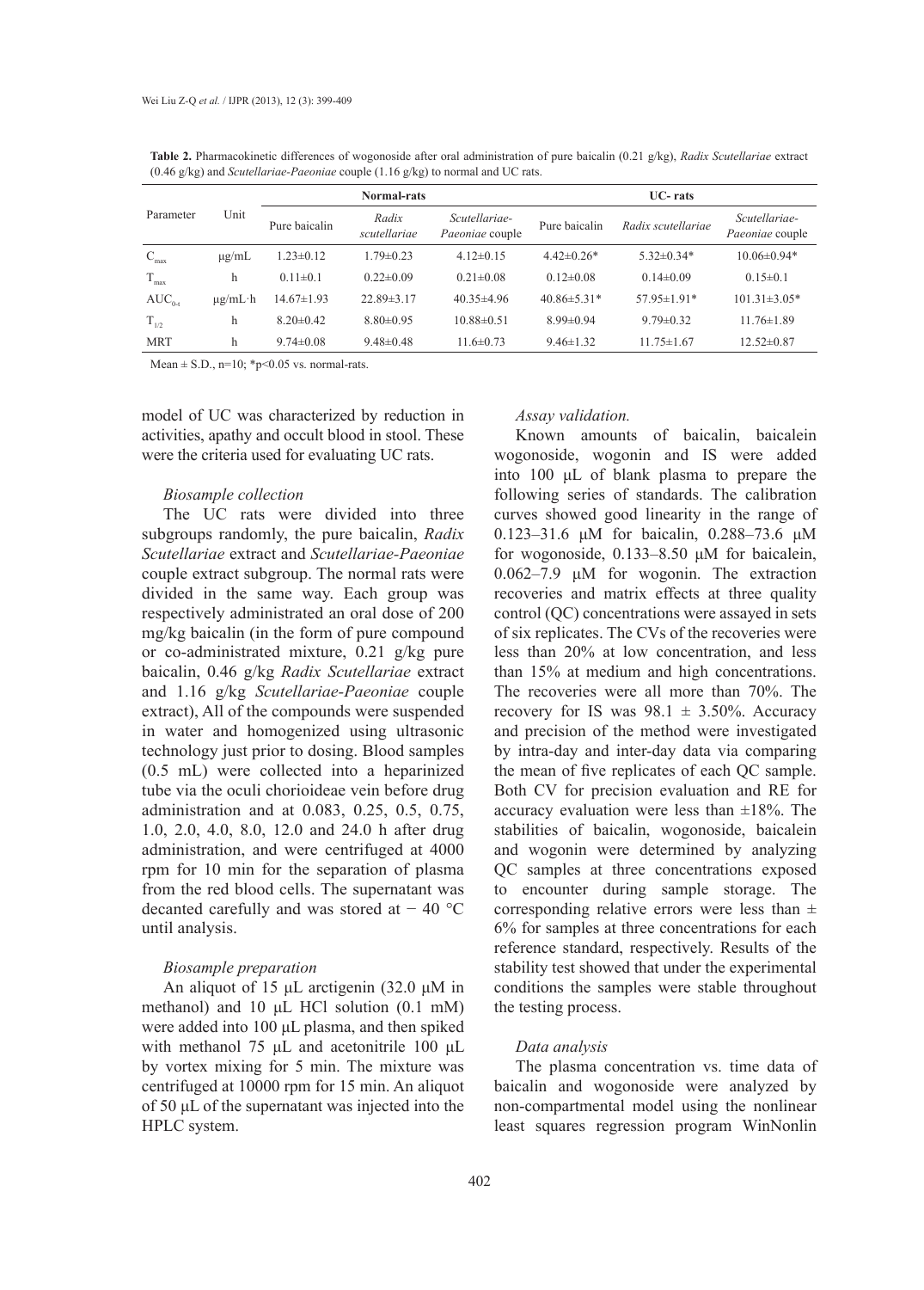

**Figure 1.** Chemical structures of arctigenin (A), baicalin (B), baicalein (C), wogonoside (D) and wogonin (E).

(Scientific Consulting Inc., Cary, NC, U.S.A.). All the results were expressed as means  $\pm$ standard deviation (S.D.). The Microsoft Excel Program Drug and Statistics version 2.0 software (T.C.M. Shanghai, China) were used to calculate the pharmacokinetic parameters, such as the area under curve (*AUC*), the maximum plasma concentration  $(C_{\text{max}})$  and the corresponding time  $(T_{\text{max}})$ , the half-life of absorption  $(T_{1/2})$ , *etc*. Statistical analysis of pharmacokinetic parameter estimates was performed using a twotailed nonparametric *t-test*. Differences between means were considered significantly if  $p \leq 0.05$ .

# **Results and Discussion**

# *HPLC assay*

The selectivity of the method was evaluated by analyzing blank plasma samples prior to administration. The chromatograms were free of interfering peaks at the retention times of IS (34.5 min) and baicalin (20.6 min), wogonoside (25.9 min), baicalein (31.9 min) and wogonin (40.8 min). Figure 2 showed the representative chromatograms of blank plasma sample (A), blank plasma sample spiked with baicalin, wogonoside, baicalein, wogonin and IS (B), blank plasma sample spiked with IS (C), plasma sample (1.5 h) after oral administration of *Scutellariae-Paeoniae* couple extract (D). Under the established chromatographic condition, no interfering peaks were observed at the elution times of baicalin, wogonoside, baicalein, wogonin and the internal standard.

*Pharmacokinetics of baicalin and wogonoside after oral administration of pure baicalin, Radix Scutellariae and Scutellariae-Paeoniae couple extracts to rats.*

The mean plasma concentration-time profiles and standard deviation in normal rats and UC rats following the administration of pure baicalin, *Radix Scutellariae* or *Scutellariae-Paeoniae* couple extracts are depicted in Figure 3 (A) and 3 (B). Pharmacokinetic parameters resulting from non-compartmental analysis are listed in Tables 1 and 2.

Following oral administration of pure baicalin (purity  $> 95.5\%$ ) to rats, wogonoside was detected in all rats plasma in addition to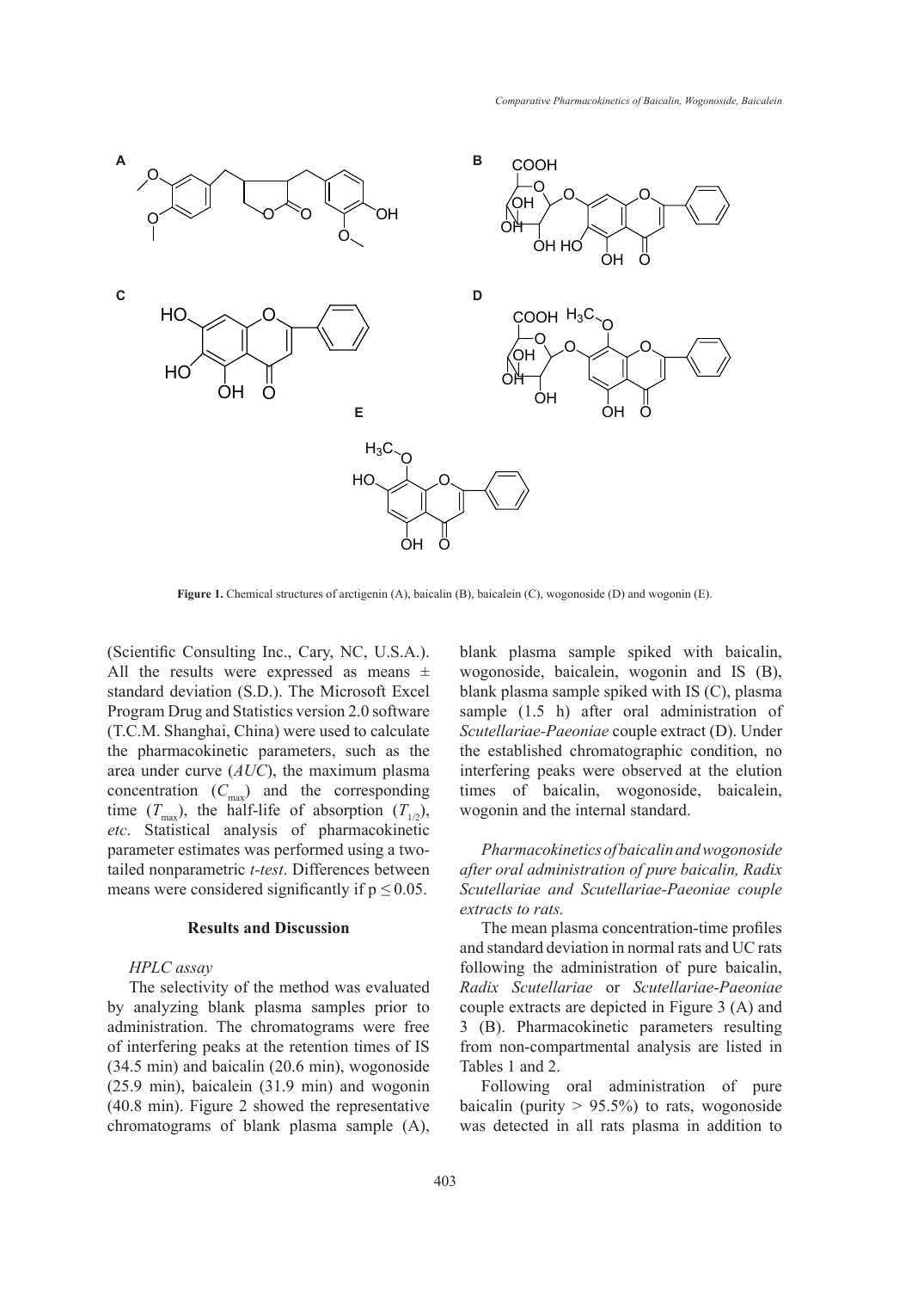

**Figure 2.** Chromatograms of blank plasma sample (A), plasma sample spiked with baicalin, wogonoside, baicalein, wogonin and IS (B), plasma sample spiked with IS (C), plasma samples 1.5 h after oral administration of *Scutellariae-Paeoniae* couple extracts (D).

baicalin, the plasma concentration was almost equal to that of baicalin. The same result was observed after oral administration of *Radix scutellariae* extract (200 mg/kg of baicalin, 28 mg/kg wogonoside) or *Scutellariae-Paeoniae* couple extract (200 mg/kg of baicalin, 27 mg/kg of wogonoside) to rats. The present result suggested that baicalin might convert to wogonoside in the rat body. Zhenyu Zhu *et al*. (4) reported that they found a peak (named M) with a retention time of about 5 min at m/z 461 was similar to wogonoside (m/z 461) after oral administration of Xiaochaihu Tang and *Radix Scutellariae* extract to rats, which was possibly a methylated product of baicalin. Methylation generally existed during the drug metabolism *in-vivo*, and due to the multiple hydroxyl groups on the baicalin benzene ring, the combination of a methyl group with a hydroxyl group was easy. So, we tentatively concluded that absorbed baicalin could be methylated to wogonoside *in-* *vivo*. Such a hypothesis, however, needs further substantiation.

Following oral administration of *Radix Scutellariae* or *Scutellariae-Paeoniae* couple extracts to rats, baicalein and wogonin with very high concentrations were presented in rat tissues (28), however, in the present study, it was below the detection limit in all plasma samples collected for all rats. These results appeared to be consistent with previous reports (14, 15, 29, 30). As described in previous studies, baicalin firstly must be hydrolyzed to baicalein by *β*-glucuronidase *in-vivo*, which was produced by both intestinal bacteria and intestinal epithelial cells (31–34). Thus, baicalin can first enter the intestinal wall as baicalein and is then reconverted to baicalin within the intestinal mucosa and thereby is absorbed into the blood. Similarly, baicalein is also converted to baicalin within the intestinal mucosa and absorbed. Therefore, baicalin in plasma may be derived from both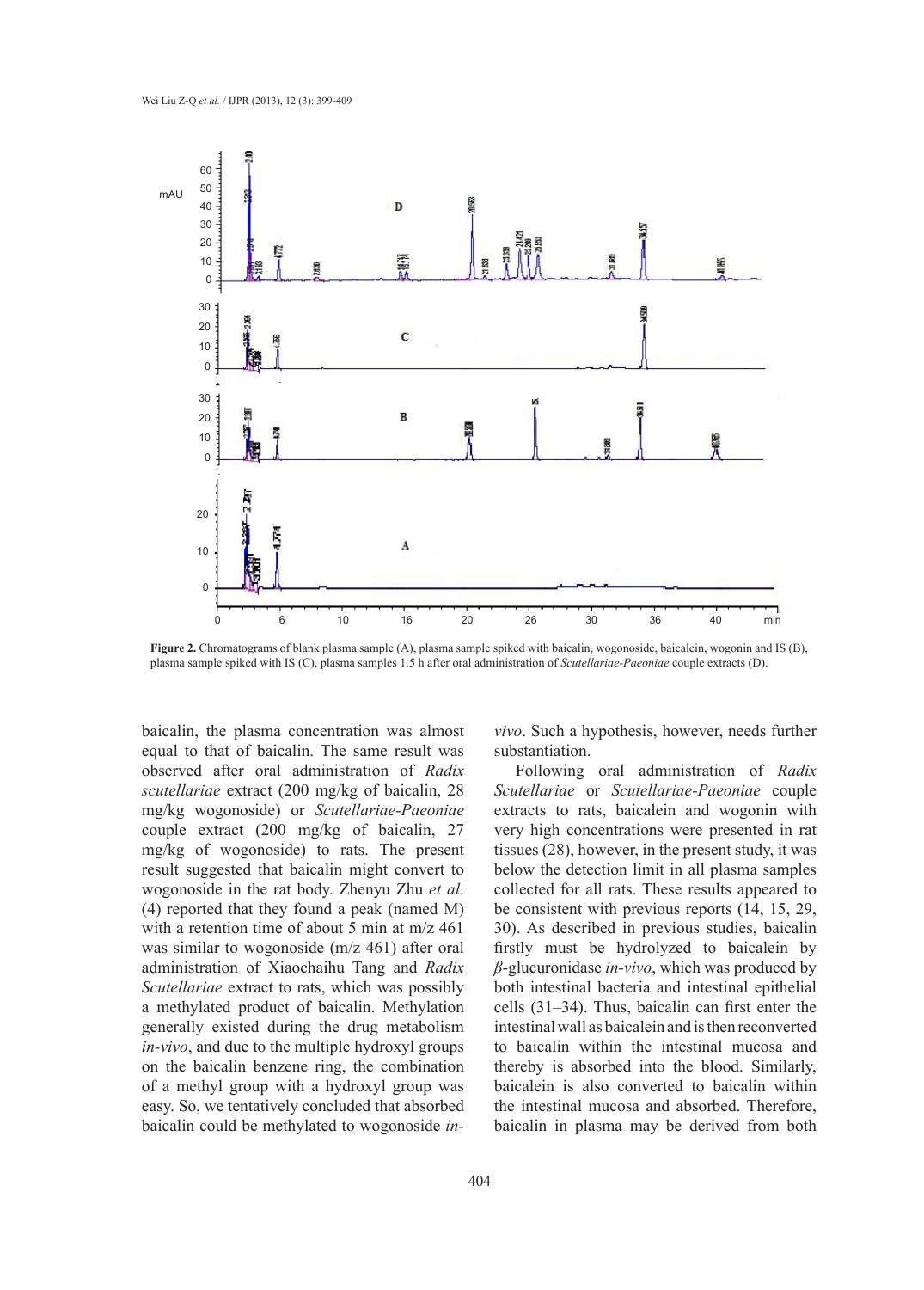

**Figure 3.** The plasma concentration–time profile of baicalin (BG) and wogonoside (WG) after oral administration of pure baicalin (0.21 g/kg), *Radix Scutellariae* extract (0.46 g/kg) and *Scutellariae-Paeoniae* couple extract (1.16 g/kg) to normal (A) and ulcerative colitis (UC) (B) rats

baicalin and baicalein in *Radix Scutellariae* or *Scutellariae-Paeoniae*. The doses of baicalin and baicalein in the extracts were summed to produce the sum dose of baicalin and baicalin which was used to calculate dose-normalized  $C_{\text{max}}$  and  $AUC_{0-t}$ . Based on the similar chemical structure between wogonoside and baicalin, it is proposed that the transformation between wogonoside and wogonin are similar to that between baicalin and baicalein in the intestinal wall, the sum dose of wogonoside and wogonin was calculated in the same way. Consequently, we could only detect baicalin and wogonoside, not baicalein and wogonin in plasma.

As shown in Figure 3 and Table 1-2, the absorption speed of baicalin and wogonoside in the normal pure baicalin group was quicker than those in the normal *Radix Scutellariae* and *Scutellariae-Paeoniae* couple groups,  $T_{\text{max}}$  for baicalin were:  $(0.087 \pm 0.02)$  h,  $(0.27 \pm 0.03)$  h and (0.28  $\pm$  0.03) h;  $T_{\text{max}}$  for wogonoside were  $(0.11 \pm 0.02)$  h,  $(0.22 \pm 0.09)$  h,  $(0.21 \pm 0.08)$  h, respectively. But  $T_{\text{max}}$  of baicalin and wogonoside were little different among the three groups of UC rats. The pharmacokinetic profiles differences of baicalin and wogonoside were reflected in  $AUC_{(0-1)}$  and  $C_{\text{max}}$ . Following oral adminstration *Scutellariae-Paeoniae* couple extract to rats,  $C_{\text{max}}$  and  $AUC_{(0-1)}$  of baicalin and wogonoside were higher than the other two forms ( $p \le 0.05$ ). Compared to the *Radix Scutellariae* groups,  $C_{\text{max}}$ and  $AUC_{(0-1)}$  of baicalin and wogonoside in the

pure baicalin groups were significantly lower (p *≤* 0.05). *Radix Scutellariae* and *Scutellariae-Paeoniae* extracts contained many chemical components. These chemical components might produce certain pharmacological effects and have impact on the pharmacokinetic profiles of baicalin and wogonoside. Under the guidance of the theory of TCM, *Radix Paeoniae alba*, used as messenger herb and hematinic herb, could guide the bioactive ingredients of *Radix Scutellariae* to the proper tissues and exert a harmonizing effect, including the increase of absorption and bioavailability. *Radix Paeoniae alba* also could increase the absorption of baicalin and wogonoside through increasing the function of spleen and improving the patients' digestive system vitality and immune system. Thus, compared to pure baicalin and *Radix Scutellariae* extract, the  $C_{\text{max}}$  and  $AUC_{(0-t)}$  of baicalin and wogonoside increased remarkably (p *<* 0.05) when *Radix Scutellariae* was mix-decocted with *Radix Paeoniae alba*, in contrast, the absorption of pure baicalin was the least. The present study demonstrated that herb extract could enhance the bioavailability of baicalin and wogonoside in rat plasma, a significant drug-drug interaction may occur and improve the absorption of baicalin and wogonoside when *Radix Paeoniae alba* is administered in combination with *Radix Scutellariae* (35).

Either in UC or in normal rats, baicalin and wogonoside demonstrated bimodal phenomenon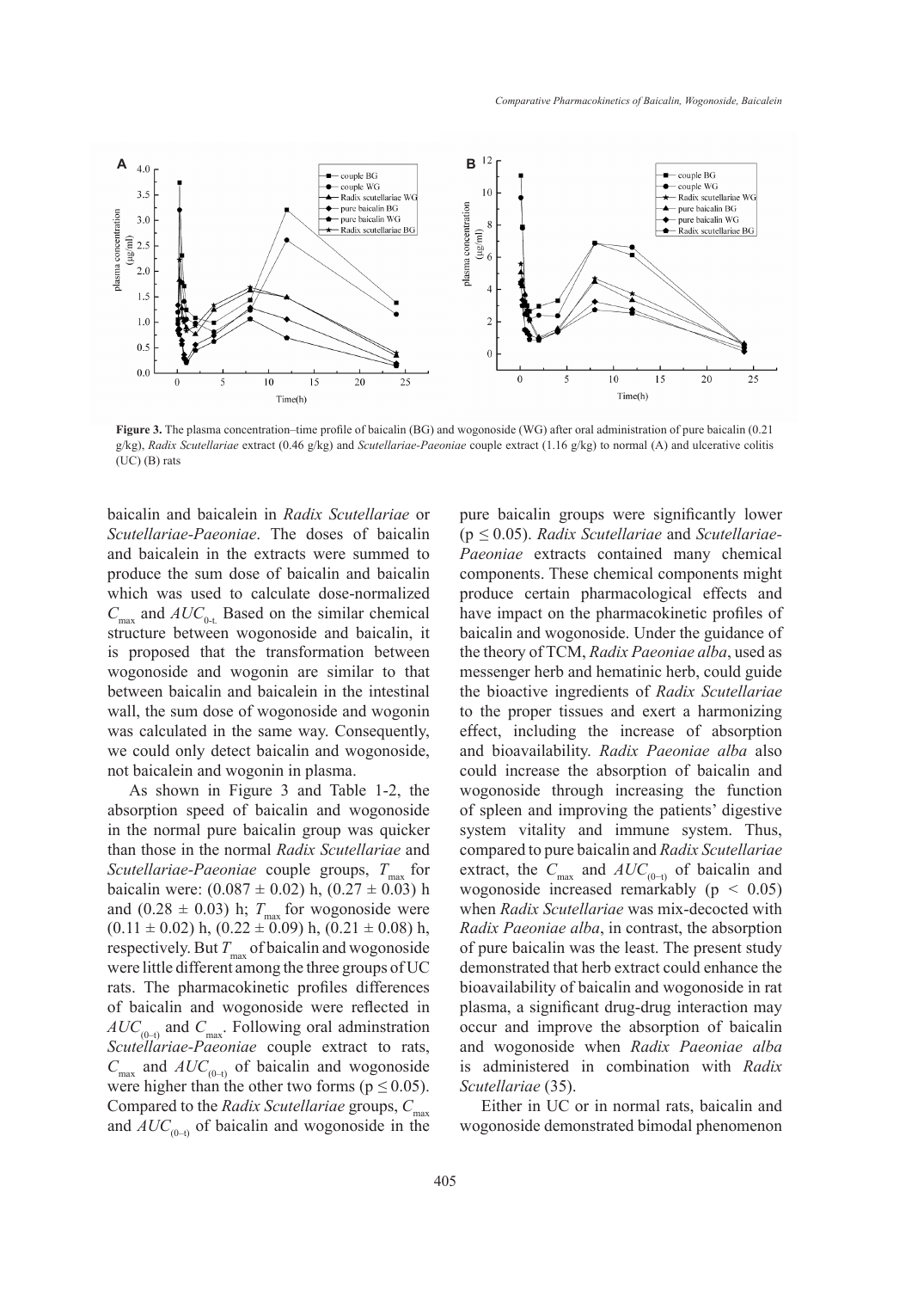

**Figure 4.** Plasma concentration-time profiles of baicalin (BG) (A) and wogonoside (WG) (B) after oral administration of *Scutellariae-Paeoniae* couple extract (1.16 g/kg) to ulcerative colitis (UC) and normal rats.

in rat plasma after oral administration of pure baicalin, *Radix Scutellariae* or *Scutellariae-Paeoniae* couple extracts (Figure 3). The first absorption peaks occurred at about 0.15 - 0.27 h and the second was at about  $8 - 12$  h. The concentrations of the second peak  $(C_{\text{max}})$  and the values of  $AUC_{(0-t)}$  dose were lower than which of the first peak. The ability of rapid absorption of baicalin and wogonoside may result in the rapid appearance of the first peak. Baicalin and wogonoside had double-site absorption kinetics, and baicalin and wogonoside undergo enteric circulation and enterohepatic circulation in rats after oral dosing, which may be responsible for the second peak. Baicalin and wogonoside were absorbed rapidly into the plasma and metabolized quickly. But they were always detected and kept their concentration at a certain range in plasma. It might be due to protein combination. Free drug might bind with plasma protein when it reaches a certain concentration (19). Wang *et al*. (36) reported that the binding rate of free baicalin with plasma protein could reach 80%. It was not able to maintain a high concentration for a long time because the baicalin would enter into the plasma and then bind with plasma protein. When the concentration of free baicalin decreased to a certain concentration, the bound baicalin would dissociate.

*Comparative pharmacokinetics of baicalin and wogonoside after oral administration of pure* 

# *baicalin, Radix Scutellariae and Scutellariae-Paeoniae couple extracts between UC and normal rats*

From Figure 4 and Table 1-2, it was noteworthy that UC rats showed better absorption than normal rats, regardless of oral administration of pure baicalin, *Radix Scutellariae* or *Scutellariae-Paeoniae* couple extracts. The absorption speeds of baicalin and wogonoside were very rapid,  $T_{\text{max}}$  were approximately  $0.13$  h.  $T_{\text{max}}$  showed no statistically significant difference among the three groups of UC rats.  $C_{\text{max}}$  and  $AUC_{(0-1)}$  of baicalin and wogonoside in UC rats were greatly higher than those in normal rats ( $p < 0.05$ ). After oral administration of pure baicalin, *Radix Scutellariae* or *Scutellariae-Paeoniae* couple extracts to rats,  $AUC_{(0-t)}$  of baicalin were: (41.46)  $\pm$  0.62), (59.12  $\pm$  6.42) and (104.87  $\pm$  0.86) (µg/ mL) h in UC groups vs  $(17.77 \pm 0.66)$ ,  $(28.04 \pm 1.77)$ 4.06) and  $(49.01 \pm 4.61)$  ( $\mu$ g/mL) $\cdot$ h in normal groups;  $AUC_{(0-1)}$  of wogonoside were: (40.86  $\pm$ 5.31),  $(57.95 \pm 1.91)$  and  $(101.31 \pm 3.05)$   $(\mu$ g/ mL) $\cdot$ h in the UC groups vs (14.67  $\pm$  1.93), (22.89  $\pm$  3.17) and (40.35  $\pm$  4.96) μg/mL/h in the normal groups, respectively. The significantly higher  $C_{\text{max}}$  and  $AUC_{(0-1)}$  of baicalin and wogonoside in UC rats indicated that ulcerative colitis had an influence on the pharmacokinetic characteristics of baicalin and wogonoside in pure baicalin, *Radix Scutellariae* or *Scutellariae-Paeoniae* couple extracts. Several factors were likely to be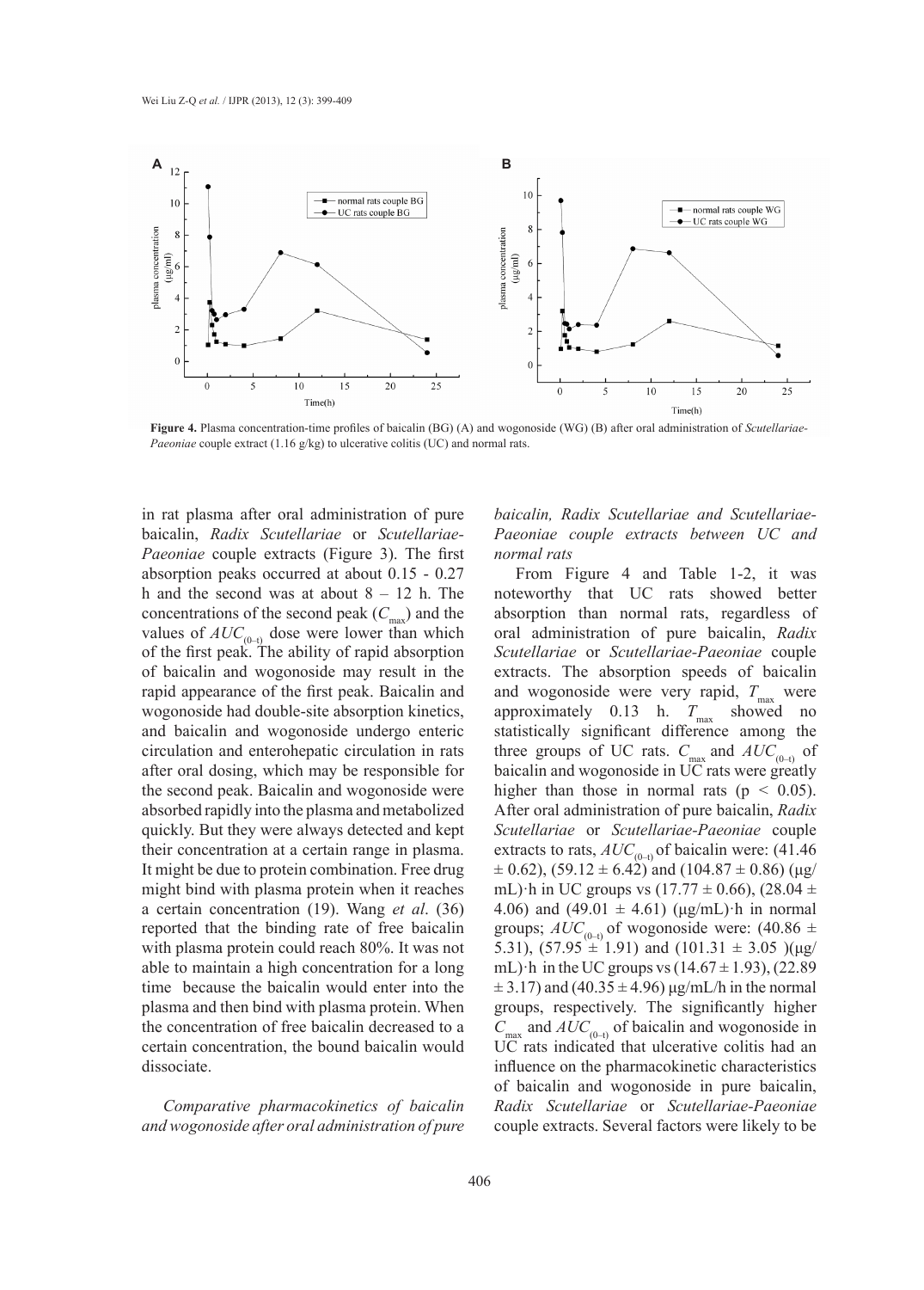involved in the alteration of the pharmacokinetic behavior of baicalin and wogonoside under the colitis condition, including *β*-glucuronidase, UDP-glucuronosyltransferase, MRP2, intestinal or hepatic metabolic enzymes and bile flow rate, *etc*. (37, 38, 39). Trinitrobenzene sulfonic acid (TNBS)-induced UC condition might alter the formation of glucuronide, glutathione, and sulfate conjugates which played an important role in the metabolism of compounds in rats (40- 43). These factors may result in a higher exposure of baicalin and wogonoside after oral doses. As known that intestinal flora plays an important role in the absorption and reabsorption of baicalin and wogonoside, we hypothesized that intestinal bacteria in UC rats would be very rich which lead to increased *β*-glucuronidase activity. Thus, profound intestinal *β*-glucuronidase activity due to the ulcerative colitis condition may have enabled the rapid conversion of baicalin and wogonoside to baicalein and wogonin which have the propensity to be absorbed more completely leading to higher baicalin and wogonoside exposure after oral administration relative to normal rats.

The findings of this study demonstrated that the pharmacokinetic behaviors of baicalin and wogonoside were remarkably altered in UC rats. *Scutellariae-Paeoniae* couple extract may exert more effectiveness than pure baicalin or *Radix Scutellariae* extract. It proves the rationality of using *Scutellariae-Paeoniae* couple for the treatment of ulcerative colonitis disease.

# **Conclusions**

In summary, the results of the present study highlighted that drug–drug interactions, herb–drug interactions and herb–herb interactions always existed and affected the pharmacokinetic behavior of herbal ingredients. Statistically significant differences ( $p < 0.05$ ) in pharmacokinetic parameters of baicalin and wogonoside including  $C_{\text{max}}$  and  $AUC_{(0-t)}$  were obtained among the rats orally administered pure baicalin, *Radix Scutellariae* or *Scutellariae-Paeoniae* couple extracts. The huge number of active ingredients in TCM made them suitable for multi-target actions. Thus the multiherb remedy might be a reasonable prescription [44]. Ulcerative colitis could influence the potential pharmacokinetic of baicalin and wogonoside. Baicalin and wogonoside had a better absorption effect, which would improve the therapeutic efficacy. We need to take caution when extrapolating PK and exposure data from healthy animals to diseased animals in designing pharmacological studies.

### **Acknowledgments**

We thank the elitist funding of innovation in science and technology of Liaoning Provincial Department of Education.

#### **References**

- (1) Salzman NH and Bevins CL. Negative interactions with the microbiota: IBD. Adv. Exp. Med. Biol. (2008)  $635.67 - 78$
- Ye F, Wang H, Jiang S, Wu J, Shao J, Cheng X, Tu (2) Y and Zhang DY. Quality evaluation of commercial extracts of *Scutellaria* baicalensis. *Nutr. Cancer.*  (2004) 49: 217– 22.
- Lai MY, Hsiu SL, Chen CC, Hou YC and Chao PD. (3) Urinary pharmacokinetics of baicalein, wogonin and their glycosides after oral administration of *Scutellariae Radix*. *Biol. Pharm. Bull.* (2003) 26: 79 – 83.
- Zhu Z, Zhao L, Liu XF, Liu X, Chen J, Zhang H (4) and Chai Y. Comparative pharmacokinetics of baicalin and wogonoside by liquid chromatography– mass spectrometry after oral administration of XiaochaihuTang and *Radix scutellariae* extract to rats. *J. Chromatogr B. Analyt. Technol. Biomed. Life. Sci.*  (2010) 878: 2184 - 2190.
- Lu T, Song J, Huang F, Deng YX, Xie L, Wang G and (5) Liu X. Comparative pharmacokinetics of baicalin after oral administration of pure baicalin, *Radix scutellariae* extract and Huang-Lian-Jie-Du-Tang to rats. *J. Ethnopharmacol*. (2007) 110: 412 - 418.
- (6) Kim YH, Jeong DW, Kim YC, Sohn DH, Park ES and Lee HS. Pharmacokinetics of baicalein, baicalin and wogonin after oral administration of a standardized extract of *Scutellaria* baicalensis, PF-2405 in rats. *Arch. Pharm. Res.* (2007) 30: 260 - 265.
- (7) Ju WZ, Liu F, Wu T, Xia XY, Tan HS, Wang X and Xiong NN. Simultaneous determination of baicalin and chlorogenic acid in human plasma by UPLC-MS/ MS. *Yao. Xue. Xue. Bao.* (2007) 42: 1074 – 1077.
- Kotani A, Kojima S, Hakamata H and Kusu F. (8) HPLC with electrochemical detection to examine the pharmacokinetics of baicalin and baicalein in rat plasma after oral administration of a Kampo medicine. *Anal. Biochem*. (2006) 350: 99- 104.
- Ye JX, Wei W, Quan LH, Liu CY, Chang Q and Liao YH. An LC–MS/MS method for the simultaneous (9)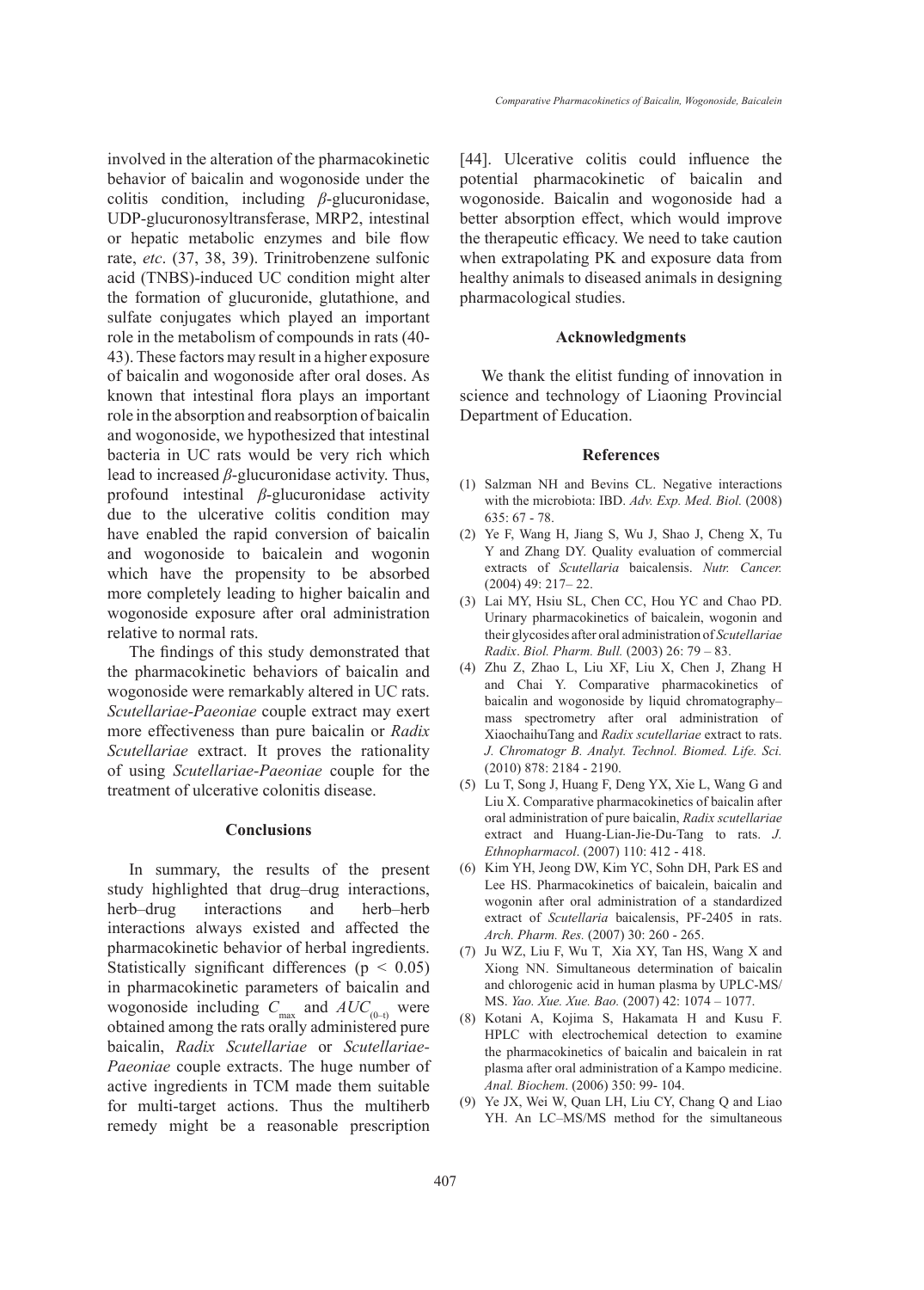determination of chlorogenic acid, forsythiaside A and baicalin in rat plasma and its application to pharmacokinetic study of Shuang-huang-lian in rats. *J. Pharm Biomed. Anal*. (2010) 52: 625 - 630.

- Wang Y, Yao Y, An R, You L and Wang X. (10) Simultaneous determination of puerarin, daidzein, baicalin, wogonoside and liquiritin of GegenQinlian decoction in rat plasma by ultra-performance liquid chromatography–mass spectrometry. *J. Chromatogr. B. Analyt. Technol. Biomed. Life. Sci*. (2009) 877: 1820 -1826.
- (11) Kim YH, Jeong DW, Paek IB, Ji HY, Kim YC, Sohn DH and Lee HS. Liquid chromatography with tandem mass spectrometry for the simultaneous determination of baicalein, baicalin, oroxylin A and wogonin in rat plasma. *J. Chromatogr. B. Analyt. Technol. Biomed. Life. Sci* (2006) 844: 261-267.
- Akao T, Kawabata K and Yanagisawa E. Baicalin, (12) the predominant flavone glucuronide of *Scutellariae radix*, is absorbed from the rat gastrointestinal tract as the aglycone and restored to its original form. *J. Pharm. Pharmacol.* (2000) 52: 1563-1568.
- (13) Liu TM and Jiang XH. Investigation of the absorption mechanisms of baicalin and baicalein in rats. *J. Pharm. Sci.* (2006) 95: 1326 -1333.
- Lai MY, Hsiu SL, Tsai SY, Hou YC and Chao PD. (14) Comparison of metabolic pharmacokinetics of baicalin and baicalein in rats. *J. Pharm. Pharmacol.* (2003) 55: 205-209.
- $(15)$  Zhang L, Lin G, Chang Q and Zuo Z. Role of intestinal first-pass metabolismof baicalein in its absorption process. *Pharm. Res*. (2005) 22: 1050-1058.
- (16) Hu Z, Yang X, Ho PC, Chan SY, Heng PW, Chan E, Duan W, Koh HL and Zhou S. Herb–drug interactions: a literature review. *Drugs*. (2005) 65: 1239-1282.
- $(17)$  Ren Q, Li JR and Zhang GP. Research on the dissolution of San-Huang-Xie-Xin-Tang in artificial gastric juice and intestinal juice. *Zhon. Guo. Shi. Yan. Fang. Ji. Xue. Za. Zhi*. (2005) 11: 21-23.
- Cheng HL. The misuse of *Rhizoma Coptidis* in clinical. (18) *Hei. Hong. Jiang. Zhong. Yi. Yao*. (2005) 29: 57-58.
- (19) Zeng MF, Pan LM, Zhu HX, Zhang QC and Guo LW. Comparative pharmacokinetics of baicalin in plasma after oral administration of Huang-Lian-Jie-Du-Tang or pure baicalin in MCAO and sham-operated rats. *Fitoterapia* (2010) 81: 490-496.
- (20) Bhattaram VA, Graefe U, Kohlert C, Veit M and Derendorf H. Pharmacokinetics and bioavailability of herbal medicinal products. *Phytomedicine* (2002) 9: 1-33.
- (21) Morris GP, Beck PL, Herridge MS, Depew WT, Szewczuk MR and Wallace JL. Hapten-induced model of chronic inflammation and ulceration in the rat colon. *Gastroenterology* (1989) 96: 795-803.
- (22) Cao YB, Zhang JD, Diao YY, Yan L, Wang DJ, Jia XM, Gao PH, Cheng MH, Xu Z, Wang Y and Jiang YY. Effects of Changtai granules, a traditional compound Chinese medicine, on chronic trinitrobenzene sulfonic acid-induced colitis in rats. *World J. Gastroenterology*.

(2005) 11: 3539-3543.

- Nieto N, Torres MI, Fernández MI, Girón MD, Ríos A, (23) Suárez MD and Gil A. Experimental ulcerative colitis impairs antioxidant defense system in rat intestine. *Dig. Dis. Sci*. (2000) 45: 1820-1827.
- Wendland BE, Aghdassi E, Tam C, Carrrier J, Steinhart (24) AH, Wolman SL, Baron D and Allard JP. Lipid peroxidation and plasma antioxidant micronutrients in Crohn disease. *Am. J. Clin. Nutr*. (2001) 74: 259-264.
- Murata Y, Ishiguro Y, Itoh J, Munakata A and Yoshida (25) Y. The role of proinflammatory and immunoregulatory cytokines in the pathogenesis of ulcerative colitis. *J. Gastroenterology* (1995) 30: 56- 60.
- $(26)$  Rogler G and Andus T. Cytokines in inflammatory bowel disease. *World J. Surg*. (1998) 4: 382-389.
- (27) Ademoglu E, Erbil Y, Tam B, Barbaros U, Ilhan E, Olgac V and Turkoglu UM. Do vitamin E and selenium have beneficial effects on trinitrobenzenesulfonic acid induced experimental colitis. *Dig. Dis. Sci*. (2004) 49: 102-108.
- $(28)$  Liu W, Li F, Zhuang L and Zhang ZQ. Comparative the tissue distributions of flavonoids after oral administration of pure baicalin, *Radix Scutellariae* and *Scutellariae-Paeoniae* couple extracts to rats. *J. Med. Plants Res.* (2011) 31: 6907-6915.
- Feng J, Xu W, Tao X, Wei H, Cai F, Jiang B and Chen (29) W. Simultaneous determination of baicalin, baicalein, wogonin, berberine, palmatine and jatrorrhizine in rat plasma by liquid chromatography-tandem mass spectrometry and application in pharmacokinetic studies after oral administration of traditional Chinese medicinal preparations containing *Scutellaria-Coptis* herb couple. *J. Pharm. Biomed. Anal* (2010) 53: 591- 598.
- (30) Shi R, Zhou H, Liu ZM, Ma Y, Wang T, Liu Y and Wang C. Influence of *Coptis Chinensis* on Pharmacokinetics of Flavonoids after Oral Administration of *Radix Scutellariae* in Rats. *Biopharm. Drug Dispos.* (2009) 30: 398 – 410.
- (31) Jin LZ, Ho YW, Abdullah N and Jalaludin S. Digestive and bacterial enzyme activities in broilers fed diets supplemented with Lactobacillus cultures. *Poult. Sci.*  (2000) 79: 886- 891.
- (32) Mircheff AK, Wright EM. Analytical isolation of plasma membranes of intestinal epithelial cells: identification of Na, K-ATPase rich membranes and the distribution of enzyme activities. *J. Membr. Biol*. (1976) 28: 309 - 333.
- (33) Akao T, Kawabata K, Yanagisawa E, Ma Y, Wang T, Liu Y and Wang C. Baicalin, the predominant flavone glucuronide of *Scutellariae radix*, is absorbed from the rat gastrointestinal tract as the aglycone and restored to its original form. *J. Pharm. Pharmacol*. (2000) 52: 1563 - 1568.
- (34) Zhang L, Lin G, Chang Q and Zuo Z. Role of intestinal first-pass metabolism of baicalein in its absorption process. *Pharm. Res*. (2005) 22: 1050 – 1058.
- Li CR, Lin G and Zuo Z. Pharmacological effects and (35)pharmacokinetics properties of *Radix Scutellariae* and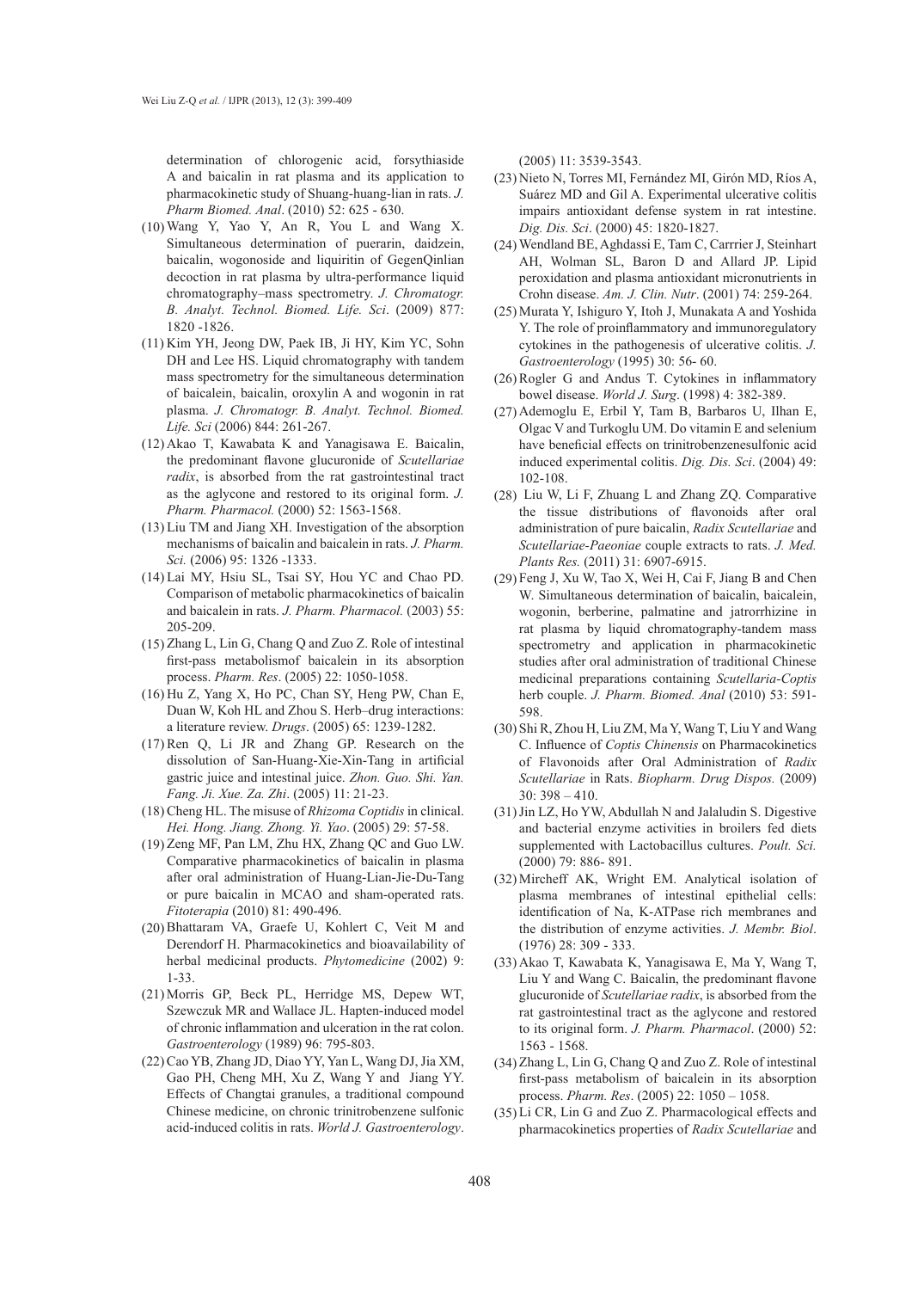its bioactive flavones. *Biopharm. Drug. Dispos*. (2011) 32: 427 - 445.

- Wang H, Chen JM and Zhang QM. High-performance (36) liquid chromatographic determination of baicalin in human plasma. *J. Shenyang. Pharm. Univ*. (2000) 17: 107 - 113
- (37) Akao T, Hanada M, Sakashita Y, Sato K, Morita M and Imanaka T. Efflux of baicalin, a flavone glucuronide of *Scutellariae radix*, on Caco-2 cells through multidrug resistance-associated protein 2. *J Pharm Pharmacol*  (2007) 59: 87 -93.
- $(38)$  Xing J, Chen X and Zhong DF. Absorption and enterohepatic circulation of baicalin in rats. *Life. Sci.*  (2005) 78: 140-146.
- (39) Liu L, Deng YX, Liang Y, Pang XY, Liu XD, Liu YW, Yang JS, Xie L and Wang GJ. Increased oral *AUC* of baicalin in streptozotocin-induced diabetic rats due to the Increased activity of intestinal *β*-glucuronidase. *Planta. Med*. (2010) 76: 70-75.
- (40) Tang Y, Zhu H, Zhang Y and Huang C. Determination of human plasma protein binding of baicalin by ultrafiltration and high-performance liquid chromatography. *Biomed. Chromatogr*. (2006)

20:1116-1119.

- Akao T, Kabawata K, Yanagisawa E, Ishihara K, (41) Mizuhara Y, Wakui Y, Sakashita Y and Kobashi K. Balicalin, the predominant flavone glucuronide of *Scutellariae Radix*, is absorbed from the rat gastrointestinal tract as the aglycone andrestored to its original form. *J. Pharm. Pharmacol*. (2000) 52: 1563- 1568.
- $(42)$  Zoubi SA, Mayhew TM and Sparrow RA. The small intestine in experimental diabetes: cellular adaptation in crypts and villi at different longitudinal sites. *Virchows. Arch.* (1995) 426: 501-507.
- Rozanova GN, Voevedin DA, Stenina MA and (43) Kushnareva MV. Pathogenetic role of dysbacteriosis in the development of complications of type 1 diabetes mellitus in children. *Bull. Exp. Biol. Med*. (2002) 133:164-166.
- Srinivas NR. Baicalin, an emerging multi-therapeutic (44)agent: pharmacodynamics, pharmacokinetics, and considerations from drug development perspectives. Xenobiotica (2010) 40: 357-367.

This article is available online at http://www.ijpr.ir